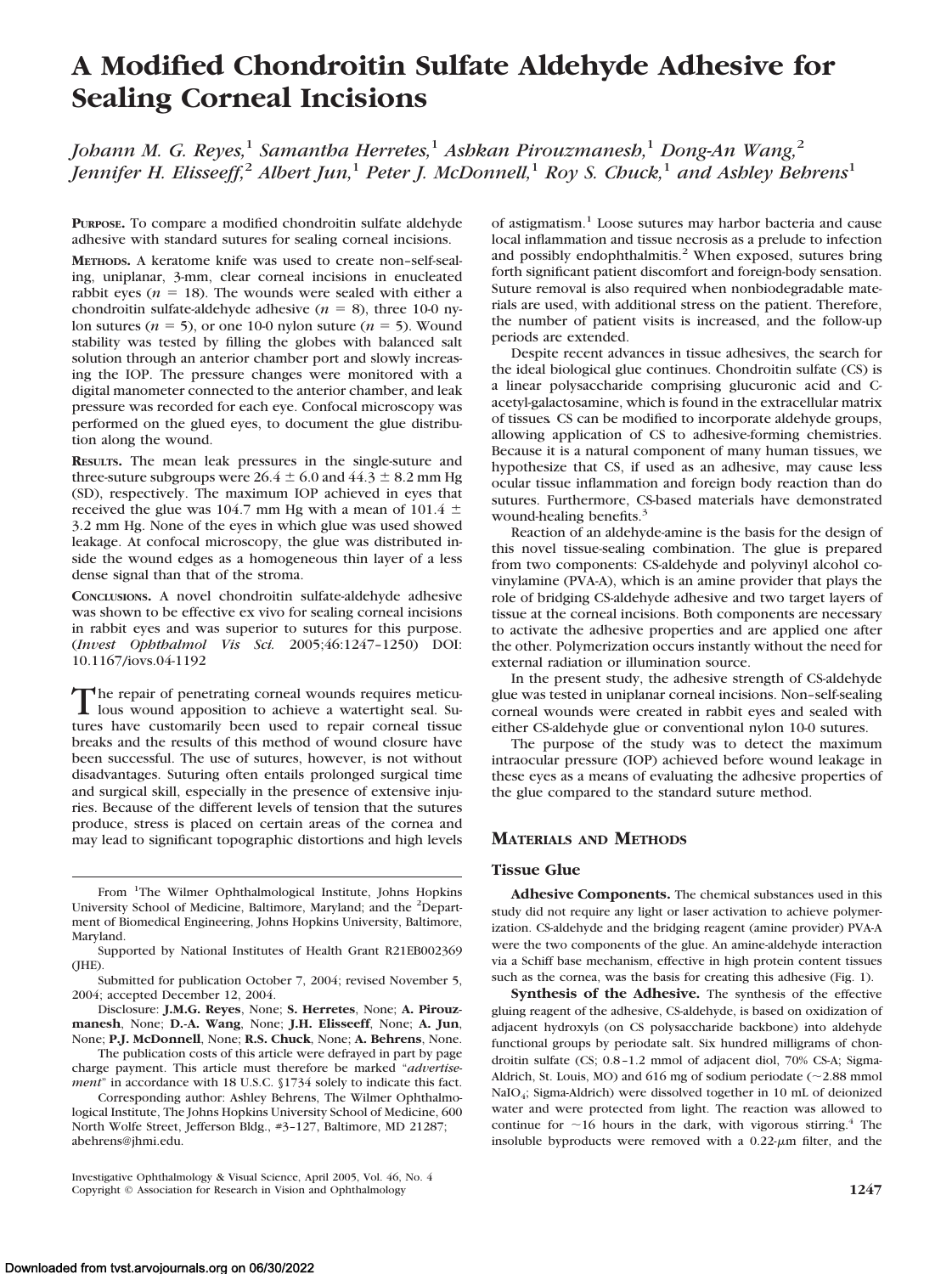

**FIGURE 1.** Schematic representation of tissue adhesive formulation. The adjacent hydroxyl groups of chondroitin sulfate (CS) backbone undergo oxidation into aldehyde groups by mixing it with sodium periodate (NaIO<sub>4</sub>). PVA-A acts as the amine provider for bridging the CSaldehyde adhesive and the tissues. On the tissue surface, a Schiff-base reaction occurs between the aldehydes of CS-aldehyde and the amines. The adhesive is formed and tissue integration occurs.

product was loaded into a Sephadex G-25 (Sigma-Aldrich) size-exclusion chromatography (SEC) column, by which the product was purified of water-soluble byproducts and unreacted small molecules. The product, CS-aldehyde, was obtained by lyophilization with a yielding rate of  $\sim$ 90%. The determination of the degree of aldehyde substitution was performed by hydroxylamine hydrochloride titration.<sup>5</sup> The gluing component of the adhesive was a 40% water solution of CS-aldehyde, which is transparent to light and slightly yellow.

The bridging component, 10% PVA-A, was used to overlay the CS-aldehyde once it was applied and component was intentionally stained blue with an albumin-specific and biocompatible dye (Cibacron Blue; Sigma-Aldrich). Staining the bridging component permitted direct observation of the polymerized glue relative to the incision and ensured that the glue did not gain entry into the anterior chamber.

## **Surgical Procedure**

**Experimental Setting.** Nine adult New Zealand White rabbit heads were obtained from a local abattoir and were used for study. The heads were stored for 12 hours in a cool, moist chamber (4°C) before the eyes were enucleated. The globes were surgically removed, leaving sufficient conjunctival skirt as an aid for fixation. To minimize movement, which can otherwise affect pressure readings on the manometer, each globe was mounted on a metal base supporting a receptacle filled with polystyrene foam. The remaining conjunctiva was then secured in all four quadrants with pins (Fig. 2). A 27-gauge needle (BD Biosciences, Franklin Lakes, NJ) connected to an infusion system with a physiologic saline–filled bag (Balanced Salt Solution [BSS]; Abbott Laboratories, Abbott Park, IL) was inserted at the 3 o'clock position relative to the surgeon's view and in a parallel direction to the iris plane. A second 27-gauge needle attached to a digital manometer (Digimano 1000; Netech Corp., Hicksville, NY) was introduced into the anterior chamber in a position 180° away from the first needle. The BSS bag height was adjusted accordingly, with a modified pulley system to maintain an IOP of 18 to 22 mm Hg.

IOP was subsequently increased in a stepwise fashion by raising the infusion bag height and allowing the pressure to stabilize at four different levels: 4 (level 1), 80 (level 2), 120 (level 3), and 160 (level 4) cm above the eye. By using this maneuver, we determined the maximum IOP achievable with the experimental setup.

Under microscopic visualization (Möller Ophthamic 900; Haag-Streit AG, Wedel, Germany), a 3-mm-wide uniplanar stab incision was made parallel to the iris with a disposable 45° angle keratome (Beaver; BD Surgical Systems, Franklin Lakes, NJ). The incision was performed at 90° away from the needle ports and was designed to leak spontaneously. The leak pressures were read from the digital manometer and

subsequently recorded. The incision site was dried with a sponge (Weck-Cel; Edward Weck, Inc., Research Triangle Park, NC), and an air bubble was used to reform the anterior chamber and displace the remaining fluid.

**Study Group.** Next, a 2.5-mm, straight, rounded-tip, crescent knife (Beaver; BD Surgical Systems) was used to apply the bridging component of the adhesive (PVA-A) to the wound margins. A thin layer was used to coat the surface of the incision and the internal wound lip, approximately 0.5 mm in from the outer wound edge. With a second crescent knife, a thin layer of CS-aldehyde was then applied over the first layer. The two components were allowed to polymerize for 30 seconds. Once the glue solidified, saline was infused to displace the air bubble. The previously described stepwise increments in IOP were attempted, and the maximum pressure achieved before wound leakage was subsequently recorded.

**Control Group.** The control group was composed of 10 eyes, further divided into two subgroups, consisting of five eyes each. All the eyes in the control group were sealed with 10-0 nylon sutures (Shar-



**FIGURE 2.** Experimental setup. Rabbit eyes were mounted to a metal base. The conjunctival skirt was secured with four pins to a polystyrene base, to minimize movement of the globe (*arrowhead*). Two 27-gauge needles, attached to a bottle of saline and a digital manometer, were inserted into the anterior chamber 180° away from each other. An air bubble was used to reform the anterior chamber before application of the glue (*arrow*, darker area).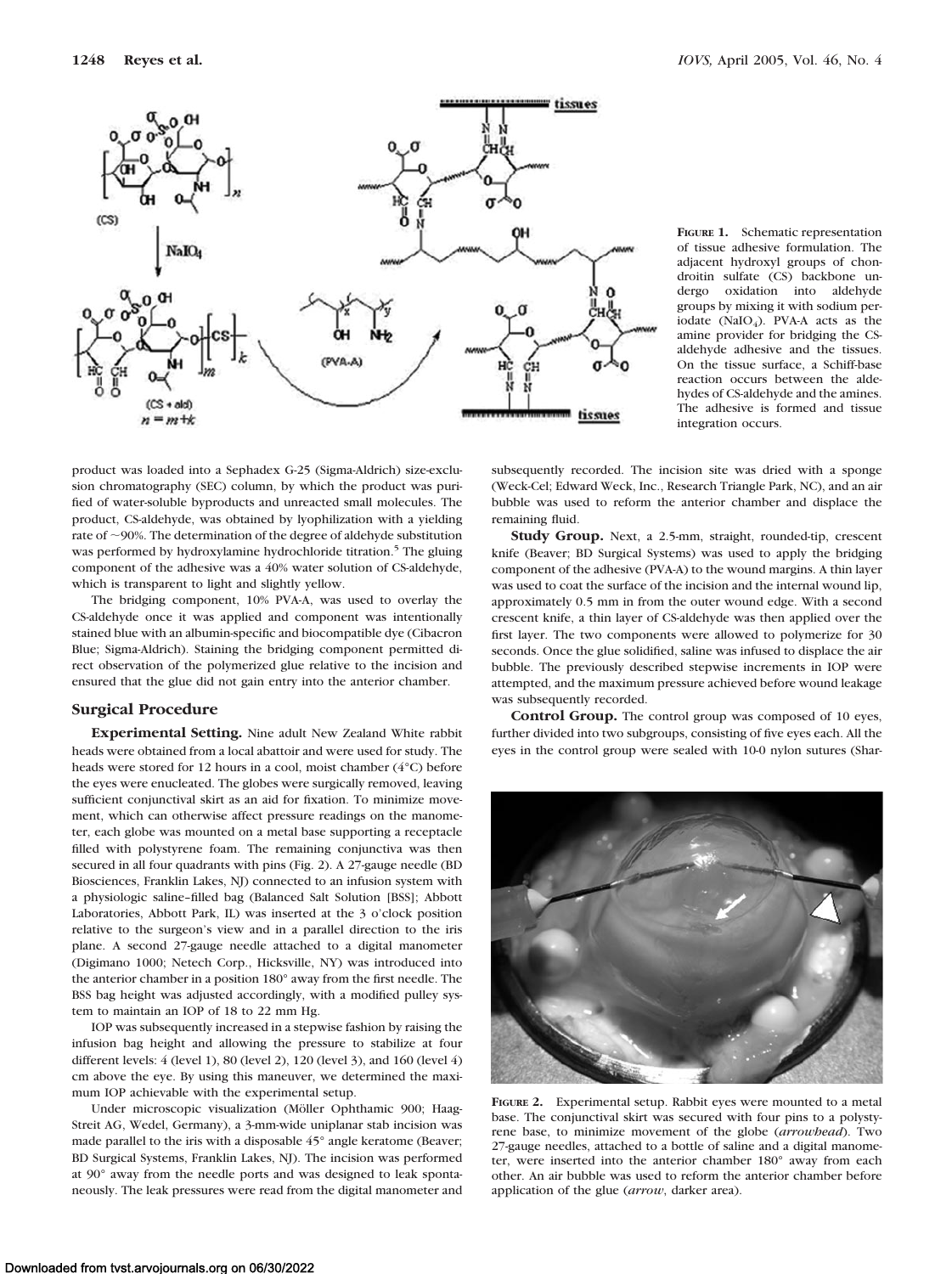point; Surgical Specialties Corporation, Reading, PA). A single interrupted suture was placed in the eyes of one subgroup, whereas the other subgroup received three interrupted sutures. These control eyes were all subjected to the same trials as the study group, to detect leak pressure. The maximum pressure achieved without producing leakage was recorded from the manometer.

## **Confocal Microscopy**

The glued eyes mounted on polystyrene foam were examined with a tandem, white-light, scanning confocal microscope (Confoscan III; Nidek Technologies America, Inc., Greensboro, NC) to document the morphology of the corneal wound after application of the glue. To image the corneal tissue, sections at approximately  $10-\mu m$  thickness intervals were used. Photographs were taken at a magnification of  $40\times$ , using the standard focusing objective lens (Carl Zeiss Meditec, Dublin, CA) and were then analyzed on computer (Nidek Advanced Vision Information Software [NAVIS]).

#### **Statistical Analysis**

Comparisons between groups were made on computer (StatsDirect, ver .2.4.1; Cheshire, UK). Comparisons between maximum resisted IOPs before leakage were performed with the nonparametric Mann-Whitney test.

#### **RESULTS**

#### **Strength Testing of Corneal Incisions**

The mean baseline IOP measurement in the intact globe (before the incision was created) was  $102.2 \pm 2.6$  mm Hg (SD) at a maximum height of 160 cm above the level of the eye. This pressure and height was considered sufficient to achieve a watertight sealing effect of the tissue adhesive for corneal wounds.

The nonsealed incision IOP was measured in all eyes immediately after the corneal incisions were performed in all groups. The mean IOP was  $5.6 \pm 1.1$  mm Hg (SD) in globes under these circumstances, when all eyes spontaneously leaked.

In the control groups, the corneal incisions were considered sealed with either one or three sutures in place. The mean nonsealed incision IOP for this group was  $5.3 \pm 2.2$  mm Hg. The mean maximum IOP resisted in the single interrupted suture subgroup was  $26.4 \pm 6.0$  mm Hg (SD), with a range from 21 to 35.6 mm Hg. In eyes that were sealed with three sutures, the mean IOP was  $44.3 \pm 8.2$  mm Hg, with a range from 32 to 53.4 mm Hg. The difference between the maximum resisted IOP was significant between these two groups ( $P =$ 0.008).

None of the eyes in the glue group leaked when subjected to the maximum attainable IOP permitted by the experimental setup. The maximum IOP achieved in eyes that received the glue was 104.7 mm Hg with a mean of  $101.4 \pm 3.2$  mm Hg. This pressure was more than four times higher than that obtained in the single-suture group and was more than twice that in the three-suture group.

#### **Confocal Microscopy Findings**

Confocal microscopy was used to examine the glue at the incision site. The presence of the glue was demonstrated between the wound edges, present only in one third of the external aspect of the wound. A thin amorphous layer of adhesive served to bond the two stromal layers together. The glue was observed as a homogeneous substance with a less dense signal than stroma inside the wound edges (Fig. 3).



**FIGURE 3.** Confocal microscopy. Wound gape is demonstrated in areas without glue (*vertical line*). In areas that have been adequately sealed, the adhesive can be seen in the intrastromal area bridging the gap between the two wound edges (*arrow*).

#### **DISCUSSION**

The goal of corneal wound repair is to achieve a watertight seal and an adequately formed anterior chamber devoid of synechia. In addition, correct apposition of the two separated surfaces is crucial to the wound-healing process. Presumed self-sealing corneal incisions, currently popular among surgeons, have been shown to gape in response to fluctuating IOPs.6–8 This transient gaping may explain the increase in the rate of endophthalmitis associated with phacoemulsification and clear corneal incisions. $9-11$ 

Tissue adhesives have evolved and are continuously being improved to surpass the problems that are encountered with sutures. As early as 1968, adhesives for ophthalmic use had already been reported.<sup>12</sup> Fibrin-based adhesives and cyanoacrylate glues, although both far from being ideal, have been extensively used in ophthalmic surgery.<sup>13–15</sup> Photocured glues have the advantage of controlled polymerization through an external source of energy and have also been studied and used for ophthalmic procedures.<sup>16-18</sup> Temperature-controlled photothermal welding, in which collagen denaturation is used to cause tissue adhesion, has also been used experimentally on aortic,<sup>19</sup> gall bladder,<sup>20,21</sup> and corneal tissue.<sup>22,23</sup> Photosensitizers with laser irradiation have likewise shown success in corneal repair.<sup>24</sup> However, in our work, a novel self-polymerizing ophthalmic tissue adhesive was evaluated in corneal incisions, with the advantage of eliminating secondary sources of activation and possibly providing a more biocompatible effect.

Rabbit corneas are much thinner than human, making it difficult to create a valved, self-sealing incision. To test the sealing capacity of the CS-aldehyde adhesive fully, the intention was to fashion a wound that would tend to leak continuously and not seal spontaneously. Our results show that when compared with sutures, CS-aldehyde was able to attain much higher IOPs.

Although our results are not strictly comparable to those in other experimental models using different bioadhesives, we were able to demonstrate a superior sealing effect of the CS-aldehyde glue compared with standard suturing, which is the current method for the regular synthesis of corneal wounds. This may represent a significant improvement in corneal surgery if other aspects of safety and toxicity of this adhesive are found to be compatible with the living eye.